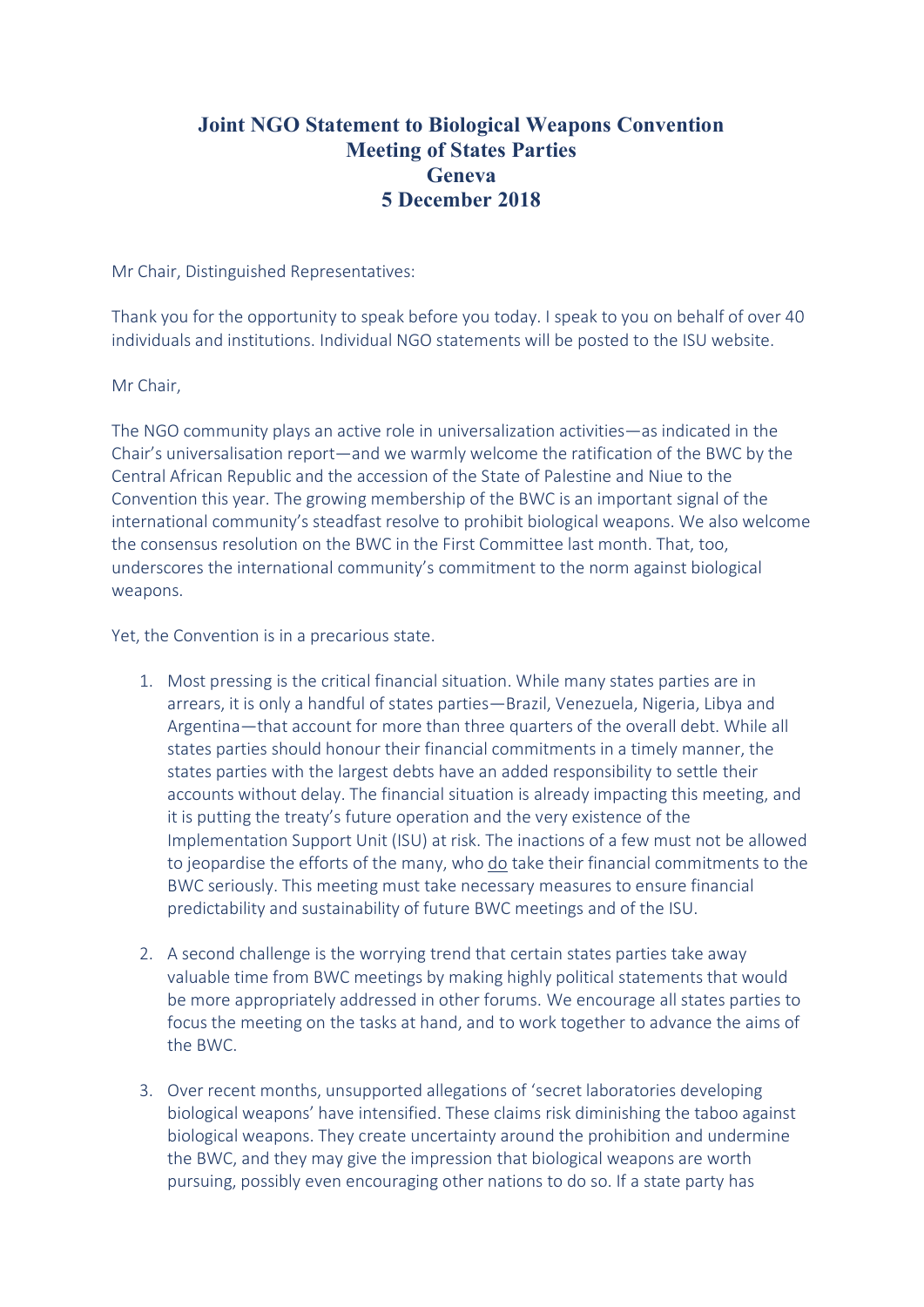genuine concerns about a biological weapons threat, there are existing mechanisms and precedent under Article V of the BWC to raise the issue. In the meantime, the international community must push back on unsupported allegations, and step up its efforts to actively devalue biological weapons as a military option.

4. Rapid developments in science and technology have for many years been an increasing cause for concern for the BWC. As the High Representative for Disarmament Affairs noted to the First Committee, these advances "have given rise to new concerns about the increasing likelihood of biological warfare." The Secretary-General's report on '*Current developments in science and technology and their potential impact on international security and disarmament efforts'* highlights how, in the biological field, scientific advances that may be relevant to a range of activities across the biological weapons development spectrum–manipulating, growing, recovering, concentrating, stabilising, and testing—could undermine the norm against biological weapons. Obtaining accurate, up-to-date and systematic scientific advice is crucial for the BWC. Engaging with scientists and other technical experts ensures that scientific advances relevant to the Convention are better understood. This engagement also serves to promulgate the norm against biological weapons to new generations of scientists.

Technical experts from the NGO community have played significant roles in analysing S&T advances, their implications for the BWC and options for governance, in support of efforts by the UN and individual states. In advance of this meeting, NGO community members organised the first Annual Global Forum on Scientific Advances Important to the BWC, and today, at a side event, NGO community members launched a report on *Governance of Dual Use Research in the Life Sciences: Advancing Global Consensus on Research Oversight*. We support efforts: to develop appropriate governance mechanisms; to further develop and promulgate principles for codes of conduct for life scientists, that build upon the IAP Statement on Biosecurity and complement The Hague Ethical Guidelines developed and endorsed by the Organisation for the Prohibition of Chemical Weapons (OPCW); and to develop active learning systems to engage life scientists in support of codes of conduct, responsible science and the BWC. At a side event tomorrow, NGO community members will host a side event on evolving biosecurity education and engaging scientists.

5. Although the BWC has been in existence now for over 45 years, there is still no agreement on how to operationalize Article VII. We are encouraged by the progress made at the August MX4 meeting, but strongly encourage states to take meaningful concrete steps towards adopting a process for Requests for Assistance. The NGO community will continue to provide research and model forms to assist in this process.

Finally, Mr Chair, while challenges to the treaty are substantial, let us not lose sight of the substantive discussions that were held at the MXs this year and of the comprehensive summary reports produced by the Chairs. While these reports are valuable, appropriate actions now need to be identified. The NGO community stands ready to cooperate with you to support and strengthen the BWC.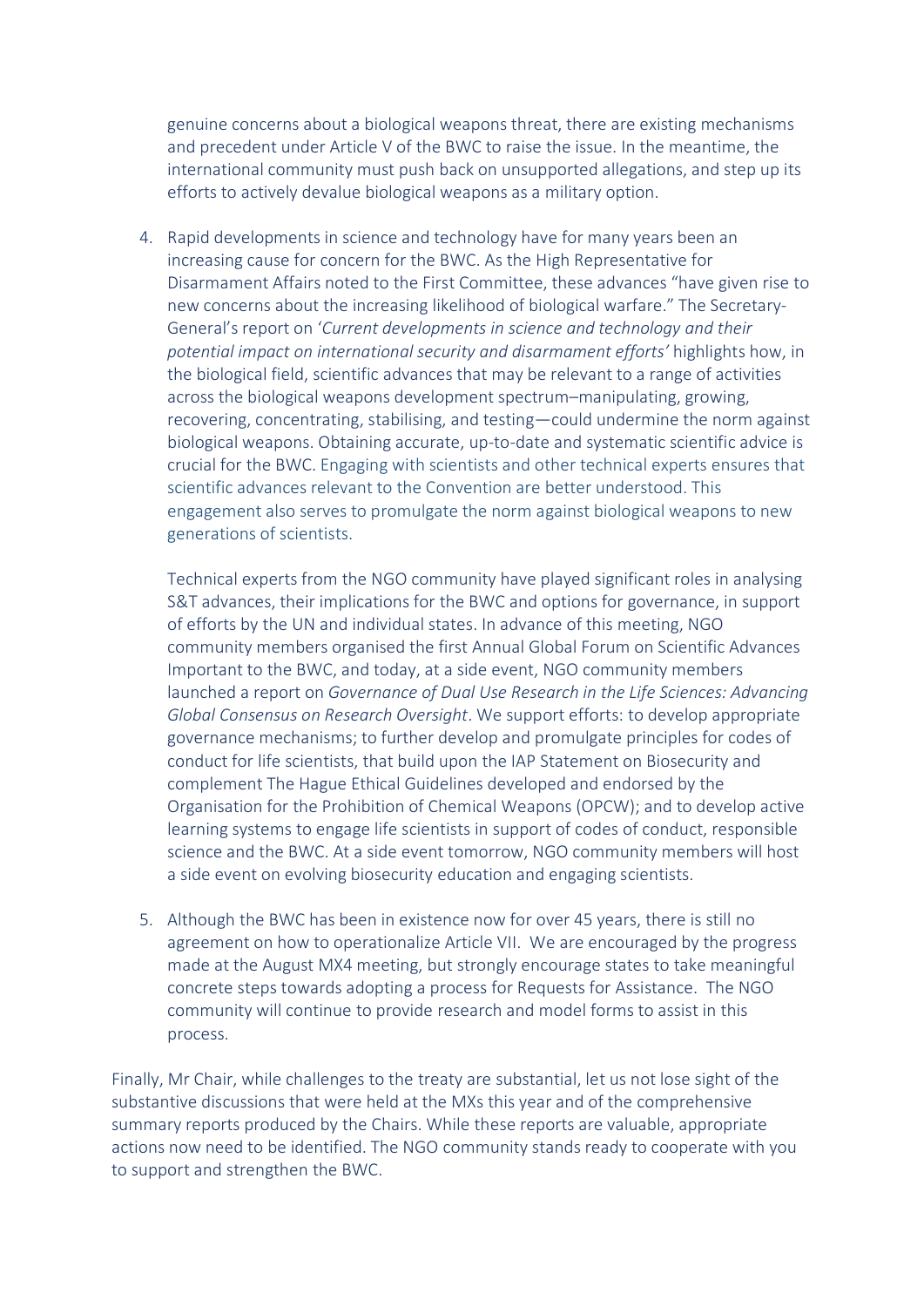# **Statement prepared by:**

Center for Global Health Science and Security at Georgetown, USA Malcolm Dando, Bradford University, United Kingdom Nicholas Evans, University of Massachusetts Lowell, USA Johns Hopkins Center for Health Security, USA Filippa Lentzos, King's College London, United Kingdom James Revill, University of Sussex, United Kingdom Nicholas Sims, London School of Economics and Political Science (LSE), United Kingdom

## **Statement delivered by:**

Matthew P. Shearer, Johns Hopkins Center for Health Security, USA

# **Statement endorsed by:**

### *Institutional endorsers:*

Article 36 Biosafety Association for Central Asia and Caucasus (BACAC) Centre for the Study of Existential Risk, University of Cambridge, United Kingdom Foundation for the Development of Biotechnology and Genetics (POLBIOGEN), Poland Georgian Biosafety Association (GeBSA) Global Emerging Pathogens Treatment (GET) Consortium Africa International Federation of Biosafety Associations (IFBA) International Network of Engineers and Scientists for Global Responsibility (INES) Landau Network Fondazione Volta NTI Parliamentarians for Global Action Polish Academy of Sciences Research Group for Biological Arms Control, Hamburg University, Germany The Trench Women's International League for Peace and Freedom (WILPF)

### *Individual endorsers:*

Richard H. Ebright, Rutgers University, USA Brett Edwards, University of Bath, United Kingdom Rolf Ekéus, Stockholm International Peace Research Institute (SIPRI), Sweden Marc Finaud, Geneva Centre for Security Policy, Switzerland Chandre Gould, Institute for Security Studies, Pretoria, South Africa Jeanne Guillemin, Massachusetts Institute of Technology (MIT), USA Richard Guthrie, CBW Events, United Kingdom Mirko Himmel, University of Hamburg, Germany Martin Hugh-Jones, Louisiana State University, USA Kai ilchmann, Germany Gunnar Jeremias, Hamburg University, Germany Lynn C Klotz, Center for Arms Control and Non-proliferation, Washington DC, USA Uriel L. Lemus, Center for Biodefense and Global Infectious Diseases, Mexico